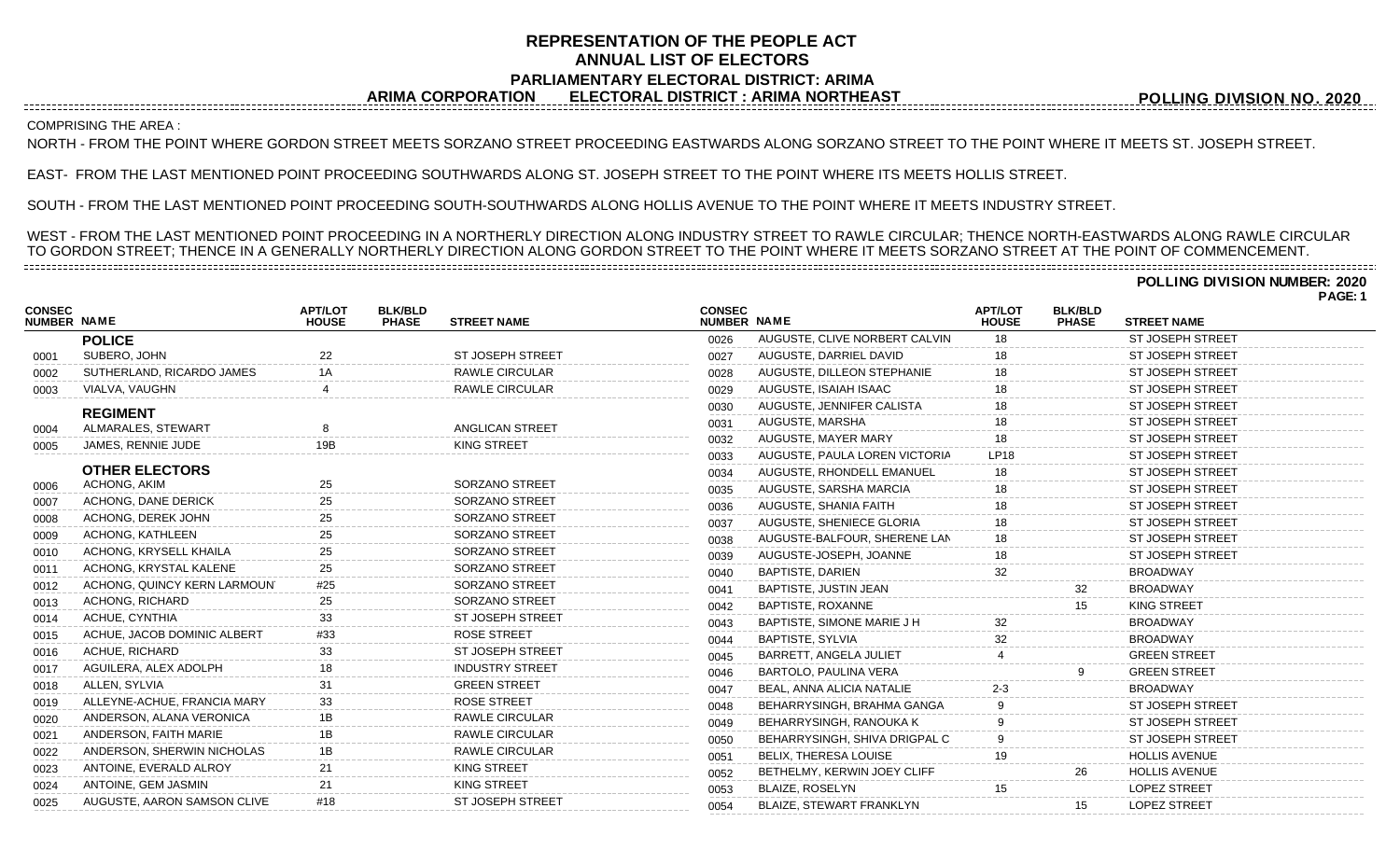|                              |                                 |                                |                                |                         |                                     |                                   |                                |                                |                         | <b>PAGE: 2</b> |
|------------------------------|---------------------------------|--------------------------------|--------------------------------|-------------------------|-------------------------------------|-----------------------------------|--------------------------------|--------------------------------|-------------------------|----------------|
| <b>CONSEC</b><br>NUMBER NAME |                                 | <b>APT/LOT</b><br><b>HOUSE</b> | <b>BLK/BLD</b><br><b>PHASE</b> | <b>STREET NAME</b>      | <b>CONSEC</b><br><b>NUMBER NAME</b> |                                   | <b>APT/LOT</b><br><b>HOUSE</b> | <b>BLK/BLD</b><br><b>PHASE</b> | <b>STREET NAME</b>      |                |
| 0055                         | BOVELL, JOAN JESSICA            |                                |                                | ANGLICAN STREET         | 0099                                | DOLABAILLE, JANELLE               | 29                             |                                | SORZANO STREET          |                |
| 0056                         | BOVELL-CUNNINGHAM, ROSE         |                                |                                | ANGLICAN STREET         | 0100                                | DOLABAILLE, JANICE CYRIACA        | 30                             |                                | SORZANO STREET          |                |
| 0057                         | <b>BREEDY, NICHOLAS NELLY</b>   | -7                             |                                | ANGLICAN STREET         | 0101                                | DOLABAILLE, JEFFREY PIUS          | 29                             |                                | SORZANO STREET          |                |
| 0058                         | BRIGGS, ALICIA ROSE-ANN         | 22                             |                                | SORZANO STREET          | 0102                                | DOLABAILLE, JERRY NICHOLAS        | 29                             |                                | <b>SORZANO STREET</b>   |                |
| 0059                         | <b>BRIGGS, LEON GREGORY</b>     | 22                             |                                | SORZANO STREET          | 0103                                | DOLABAILLE, JUSTIN BRANDON P      | 29                             |                                | SORZANO STREET          |                |
| 0060                         | BROWN, GERMIQUE ANTHONY         | #6                             |                                | <b>RAWLE CIRCULAR</b>   | 0104                                | DOOKWAH, NEIL OSWALD              | 35                             |                                | <b>ST JOSEPH STREET</b> |                |
| 0061                         | <b>BURKE, DAVID ANTHONY</b>     | 3                              |                                | <b>BROADWAY</b>         | 0105                                | DOOKWAH, NÉRELL GIA-MARIE         | 33                             |                                | <b>GREEN STREET</b>     |                |
| 0062                         | <b>BURKE, ENID</b>              |                                |                                | <b>BROADWAY</b>         | 0106                                | DOOKWAH, RÉNEIL ANYA CHELSE       | 35                             |                                | <b>ST JOSEPH STREET</b> |                |
| 0063                         | BURKE, MAKAYLA CYDNEY A         | #3                             |                                | <b>BROADWAY</b>         | 0107                                | <b>EDWARDS, ALBERT</b>            | 28-29                          |                                | <b>BROADWAY</b>         |                |
| 0064                         | CADDLE, VIRGINIA MARIA G        | $\overline{2}$                 |                                | <b>GORDON STREET</b>    | 0108                                | EDWARDS, NATHAN ALBERT JULIUS     | $28 - 29$                      |                                | <b>BROADWAY</b>         |                |
| 0065                         | CALDERON, KENISHA SHIRLA        | 6                              |                                | <b>RAWLE CIRCULAR</b>   | 0109                                | EDWARDS, NATHANIEL DESMOND J      | # 28                           |                                | <b>BROADWAY</b>         |                |
| 0066                         | CALDON, GISELLE BERNADETTE E    | #7                             |                                | ANGLICAN STREET         | 0110                                | EDWARDS, NEHEMIAH JULIAN AL       | 28-29                          |                                | <b>BROADWAY</b>         |                |
| 0067                         | CALLENDER, ARIANNE VINETTA      | 1 B                            |                                | ROSE STREET             | 0111                                | ENDRACHT, MARJORIE MARGARET       | 31                             |                                | <b>GREEN STREET</b>     |                |
| 0068                         | CALLENDER, CHRISTIAN            |                                |                                | <b>ROSE STREET</b>      | 0112                                | ESTREADA-EDWARDS, JULIA M         | 28-29                          |                                | <b>BROADWAY</b>         |                |
| 0069                         | CALLENDER-ABBOTT, BRIGID S      | 1B                             |                                | <b>ROSE STREET</b>      | 0113                                | EVANGELIST, LENNARD LUCIEN        |                                |                                | <b>GORDON STREET</b>    |                |
| 0070                         | CASTILLO-BURKE, MARSHA A        | -3                             |                                | <b>BROADWAY</b>         | 0114                                | FERREIRA, GENEVIEVE               | 33                             |                                | <b>GREEN STREET</b>     |                |
| 0071                         | CHARLES, EDMUND GREGORY PAT     | 19                             |                                | ST JOSEPH STREET        | 0115                                | FERREIRA, RENEÉ TRISHA ELIZABI    | 35                             |                                | <b>ST JOSEPH STREET</b> |                |
| 0072                         | CHARLES, IVAN ALEXANDER         | 19                             |                                | <b>ST JOSEPH STREET</b> | 0116                                | FLETCHER, EDEN                    | 10A                            |                                | ANGLICAN STREET         |                |
| 0073                         | <b>CHARLES, SABITA</b>          | 19                             |                                | ST JOSEPH STREET        | 0117                                | FLETCHER, RAQUEL                  |                                | 10A                            | ANGLICAN STREET         |                |
| 0074                         | CHEE, CHRISTOPHER               | 10                             |                                | <b>BROADWAY</b>         | 0118                                | GAJRADGE, GLENDA                  | 7A                             |                                | <b>GORDON STREET</b>    |                |
| 0075                         | CHEE, EDMUND                    | 10                             |                                | <b>BROADWAY</b>         | 0119                                | <b>GAJRADGE, RYAN MARK</b>        | 7A                             |                                | <b>GORDON STREET</b>    |                |
| 0076                         | CHEE, EMILY HEATHER             | #11                            |                                | <b>BROADWAY</b>         | 0120                                | <b>GARCIA, DENESIA</b>            | 5A                             |                                | <b>KING STREET</b>      |                |
| 0077                         | CHEE, POWA                      | 10                             |                                | <b>BROADWAY</b>         | 0121                                | <b>GARCIA, GARY JOSEPH</b>        | 5A                             |                                | <b>KING STREET</b>      |                |
| 0078                         | CHEE, STEPHEN                   | 10                             |                                | <b>BROADWAY</b>         | 0122                                | GARCIA, OMALA                     | 5A                             |                                | <b>KING STREET</b>      |                |
| 0079                         | CHEE SELF, MICHELLE             | 10                             |                                | <b>BROADWAY</b>         | 0123                                | <b>GARCIA, RONNIE</b>             | 5A                             |                                | <b>KING STREET</b>      |                |
| 0080                         | CHING, CLEMENT                  | 3                              |                                | <b>HOLLIS AVENUE</b>    | 0124                                | <b>GARCIA, STEPHEN</b>            | 5A                             |                                | <b>KING STREET</b>      |                |
| 0081                         | CHING, KATHERINE                |                                | 3                              | <b>HOLLIS AVENUE</b>    | 0125                                | GAY, MERLE                        |                                |                                | ANGLICAN STREET         |                |
| 0082                         | CHOWTEE, BRIDGELAL              |                                |                                | <b>GREEN STREET</b>     | 0126                                | GAY, RONALD                       |                                |                                | ANGLICAN STREET         |                |
| 0083                         | <b>CLARKE-BROWN, CINDY</b>      |                                |                                | <b>RAWLE CIRCULAR</b>   | 0127                                | GAY, SUSAN                        |                                |                                | ANGLICAN STREET         |                |
| 0084                         | <b>CORRASPE, IRENE IREANEUS</b> |                                |                                | <b>RAWLE CIRCULAR</b>   | 0128                                | GIBBS, KENDELL KAREEM             |                                |                                | <b>GORDON STREET</b>    |                |
| 0085                         | COX, RODNEY                     | 5Α                             |                                | <b>GREEN STREET</b>     | 0129                                | GONZALES, ALEXANDRINE G C L       |                                |                                | <b>BROADWAY</b>         |                |
| 0086                         | <b>CRAIG, KAREN ISABEL</b>      | 22                             |                                | SORZANO STREET          | 0130                                | <b>GONZALES, ALTON</b>            |                                |                                | <b>ST JOSEPH STREET</b> |                |
| 0087                         | <b>CRISTO, DARRYL NIGEL</b>     |                                |                                | <b>BROADWAY</b>         | 0131                                | <b>GONZALES, MATILDA</b>          |                                |                                | <b>ST JOSEPH STREET</b> |                |
| 0088                         | CRISTO, MEKAELA MARIA           |                                |                                | <b>BROADWAY</b>         | 0132                                | GONZALES-BASTALDO, CARLA V        |                                |                                | ST JOSEPH STREET        |                |
| 0089                         | CUMMINGS, LYZEL MELINA          | 33                             |                                | <b>GREEN STREET</b>     | 0133                                | GONZALES-WEATHERHEAD, C W G       | 5                              |                                | <b>BROADWAY</b>         |                |
| 0090                         | CUNNINGHAM, KIRT MC DONALD      | 8                              |                                | ANGLICAN STREET         | 0134                                | GRAY, KEITH                       | 5                              |                                | ANGLICAN STREET         |                |
| 0091                         | <b>CUST, KURT LINLEY</b>        | 22                             |                                | ST JOSEPH STREET        | 0135                                | GRELL-JOSEPH, JOAN                |                                | 7                              | ANGLICAN STREET         |                |
| 0092                         | DANIEL, SHELLEY GLORIA          |                                |                                | <b>GORDON STREET</b>    | 0136                                | <b>GUEVARA, KEITH CHE</b>         |                                |                                | <b>GORDON STREET</b>    |                |
| 0093                         | DAVIDSON, GLEN LIDEUS MARTIN    | 25                             |                                | SORZANO STREET          | 0137                                | <b>GUTIERREZ, MICHELLE GLORIA</b> | 29 A                           |                                | <b>GREEN STREET</b>     |                |
|                              | DE LA ROSA, PHYLIS ANN          | LP T79,#9                      |                                | <b>GREEN STREET</b>     |                                     | GUY, RACHEL MARSHA LUCY           | 33                             |                                | <b>GREEN STREET</b>     |                |
| 0094                         | DE TOUCHE, MARTIN LAWRENCE      |                                |                                | ANGLICAN STREET         | 0138                                | GUY-FERREIRA, SUSANA SONIA S      | 35                             |                                | <b>ST JOSEPH STREET</b> |                |
| 0095                         | DEDIER, CANDICE HYACINTH        | 10                             |                                | <b>ST JOSEPH STREET</b> | 0139                                | HAGLEY, GABRIELLA MARINA          | 18D                            |                                | <b>ST JOSEPH STREET</b> |                |
| 0096                         | DEPOOSINGH, SHALISHA CINDY      |                                |                                | SORZANO STREET          | 0140                                | HAMILTON, DALE AARON PAUL         |                                |                                | <b>GORDON STREET</b>    |                |
| 0097                         | DICKSON, OMARI GARY             | 25                             |                                | ST JOSEPH STREET        | 0141                                | HAMILTON, DANE ASAN               |                                |                                | <b>GORDON STREET</b>    |                |
| 0098                         |                                 | 11                             |                                |                         | 0142                                |                                   |                                |                                |                         |                |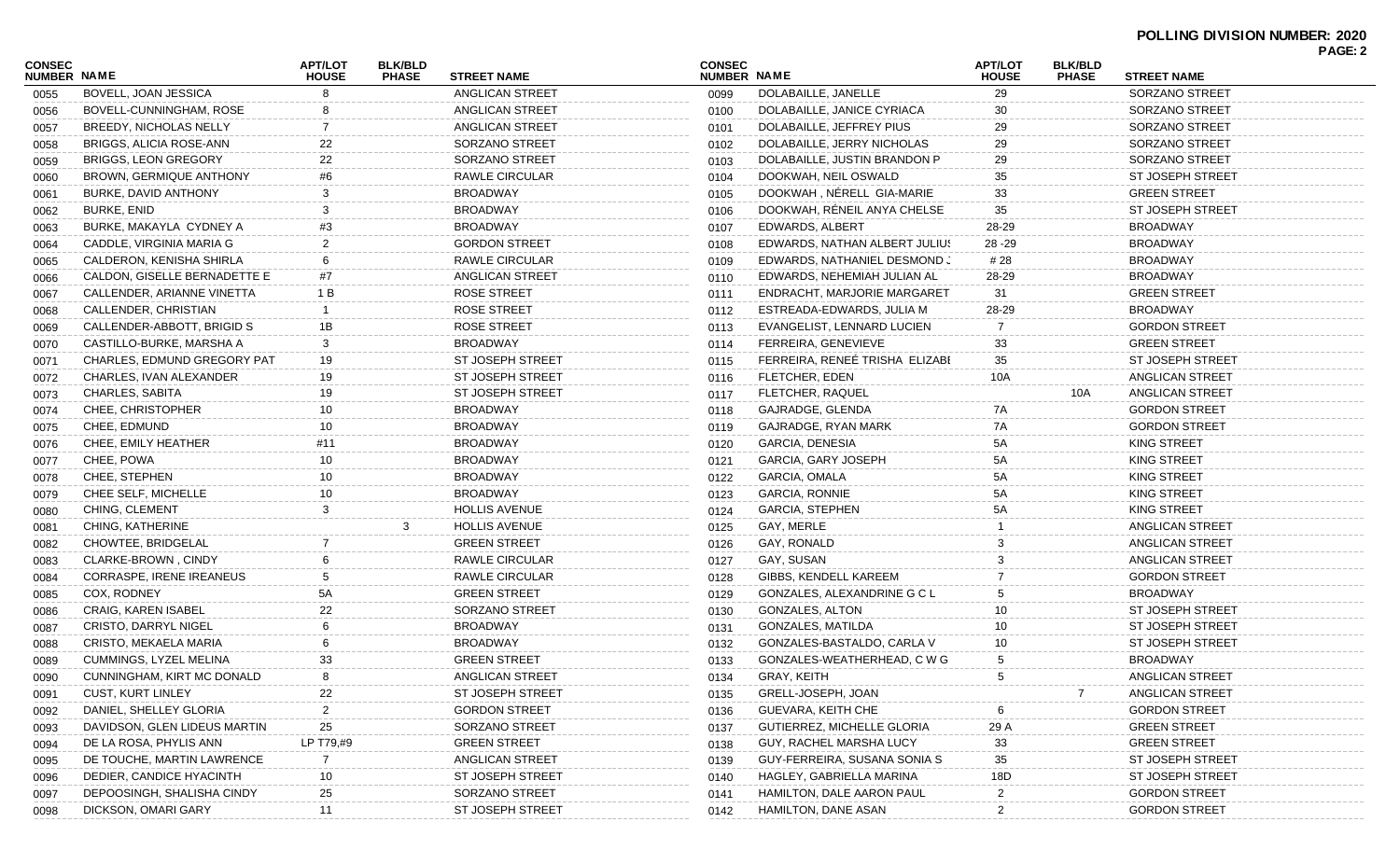|                              |                               |                                |                                |                         |                              |                                 |                                |                                |                        | PAGE: 3 |
|------------------------------|-------------------------------|--------------------------------|--------------------------------|-------------------------|------------------------------|---------------------------------|--------------------------------|--------------------------------|------------------------|---------|
| <b>CONSEC</b><br>NUMBER NAME |                               | <b>APT/LOT</b><br><b>HOUSE</b> | <b>BLK/BLD</b><br><b>PHASE</b> | <b>STREET NAME</b>      | <b>CONSEC</b><br>NUMBER NAME |                                 | <b>APT/LOT</b><br><b>HOUSE</b> | <b>BLK/BLD</b><br><b>PHASE</b> | <b>STREET NAME</b>     |         |
| 0143                         | HAMILTON, PATRICIA            | 2                              |                                | <b>GORDON STREET</b>    | 0187                         | LALGEE, LORALE JEANINE          |                                |                                | <b>BROADWAY</b>        |         |
| 0144                         | HARRIS, JOSEPH CHRISTOPHER A  | LOT4                           |                                | ANGLICAN STREET         | 0188                         | LALGEE, WINSTON                 |                                |                                | <b>BROADWAY</b>        |         |
| 0145                         | HORNE, LOUISE                 | 8                              |                                | <b>LOPEZ STREET</b>     | 0189                         | LALGEE, WINSTON TIMMON          |                                |                                | <b>BROADWAY</b>        |         |
| 0146                         | HORSHAM-PITT, ELISE THORA     | 17                             |                                | KING STREET             | 0190                         | LAWRENCE, KENRICK               | 10A                            |                                | ANGLICAN STREET        |         |
| 0147                         | HYPOLITE, STANLEUS            |                                | 22                             | <b>ST JOSEPH STREET</b> | 0191                         | LAYNE, MERVYN CELESTINE         |                                |                                | RAWLE CIRCULAR         |         |
| 0148                         | IFILL, MICHELLE               | 2                              |                                | ANGLICAN STREET         | 0192                         | LEIBA, MARISA LESLEYANN         |                                |                                | <b>BROADWAY</b>        |         |
| 0149                         | JAGROOPSINGH-VIALVA, C        |                                |                                | RAWLE CIRCULAR          | 0193                         | LEWIS, CHERISÉ SHURLANDA R      |                                |                                | ANGLICAN STREET        |         |
| 0150                         | JAMES, ESTHER JOANNA FRANCES  | 29                             |                                | <b>GREEN STREET</b>     | 0194                         | LIVERPOOL, DAVE JUNIOR          |                                |                                | ANGLICAN STREET        |         |
| 0151                         | JAMES, GLENROY                |                                | 22                             | <b>ST JOSEPH STREET</b> | 0195                         | LUTCHMANSINGH, AKASH            |                                |                                | RAWLE CIRCULAR         |         |
| 0152                         | JAMES, JAEL JEWEL JOY         | #29                            |                                | <b>GREEN STREET</b>     | 0196                         | LUTCHMANSINGH, NARI             |                                |                                | <b>RAWLE CIRCULAR</b>  |         |
| 0153                         | JAMES, JESSICA ELIZABETH P    |                                | 29                             | <b>GREEN STREET</b>     | 0197                         | LUTCHMANSINGH, OUMA JAINTEE     |                                |                                | RAWLE CIRCULAR         |         |
| 0154                         | JAMES, RACHAEL KEREN BEVERLET | 21                             |                                | <b>GREEN STREET</b>     | 0198                         | LUTCHMANSINGH, PHOOLMATI S      | #1                             |                                | RAWLE CIRCULAR         |         |
| 0155                         | JENNINGS, CLINTON             | 29                             |                                | <b>GREEN STREET</b>     | 0199                         | LUTCHMANSINGH, ROMA CINDY       |                                |                                | <b>RAWLE CIRCULAR</b>  |         |
| 0156                         | JENNINGS, DONNA MAXENTIA      | 31                             |                                | <b>GREEN STREET</b>     | 0200                         | LUTCHMANSINGH, VIKASH           | # 1                            |                                | <b>RAWLE CIRCULAR</b>  |         |
| 0157                         | JOSEPH, ALEXIS MELODY         | $\overline{7}$                 |                                | ANGLICAN STREET         | 0201                         | LYKEN, ARCHIE                   | 18                             |                                | <b>INDUSTRY STREET</b> |         |
| 0158                         | JOSEPH, AZARIA CHELSEA        | # 18                           |                                | <b>ST JOSEPH STREET</b> | 0202                         | LYNCH, CAROL GENEVIVE           | #25                            |                                | SORZANO STREET         |         |
| 0159                         | JOSEPH, BRYAN                 | 7                              |                                | ANGLICAN STREET         | 0203                         | MAHARAJ, AMENA                  | 3                              |                                | <b>LOPEZ STREET</b>    |         |
| 0160                         | JOSEPH, DARIUS JOEL MAURICE   | 18                             |                                | <b>ST JOSEPH STREET</b> | 0204                         | MAHARAJ, BHANPARTAP             | #12                            |                                | <b>LOPEZ STREET</b>    |         |
| 0161                         | JOSEPH, DORIAN DONALD         | #7                             |                                | ANGLICAN STREET         | 0205                         | MAHARAJ, DARLENE ROSE           | 12                             |                                | <b>LOPEZ STREET</b>    |         |
| 0162                         | JOSEPH, GINELLE DAISHA        | 18                             |                                | <b>ST JOSEPH STREET</b> | 0206                         | MAHARAJ, DAURN THERESE          | 12                             |                                | <b>LOPEZ STREET</b>    |         |
| 0163                         | JOSEPH, IRVING                | 18                             |                                | <b>ST JOSEPH STREET</b> | 0207                         | MAHARAJ, KELLY ANN              | #12                            |                                | <b>LOPEZ STREET</b>    |         |
| 0164                         | JOSEPH, JABARI                | 18                             |                                | <b>ST JOSEPH STREET</b> | 0208                         | MAHARAJ, KUMAR                  | #2                             |                                | <b>LOPEZ STREET</b>    |         |
| 0165                         | JOSEPH, JAROD ANTHONY         | 18                             |                                | <b>ST JOSEPH STREET</b> | 0209                         | MAHARAJ, LATCHMI                |                                | 12                             | <b>LOPEZ STREET</b>    |         |
| 0166                         | JOSEPH, JASON                 | 18                             |                                | <b>ST JOSEPH STREET</b> | 0210                         | MAHARAJ, NARINEE                | 23                             |                                | <b>HOLLIS AVENUE</b>   |         |
| 0167                         | JOSEPH, JIMOL ANTHONY         | #18                            |                                | <b>ST JOSEPH STREET</b> | 0211                         | MAHARAJ, RAMKISSOON             | 12                             |                                | <b>LOPEZ STREET</b>    |         |
| 0168                         | JOSEPH, JOHNATHON             | #18                            | LP <sub>2</sub>                | <b>ST JOSEPH STREET</b> | 0212                         | MAHARAJ, RAWTEE DOLLY           | 12                             |                                | <b>LOPEZ STREET</b>    |         |
| 0169                         | JOSEPH, JOSANNE JEZZELLE      | 18                             |                                | <b>ST JOSEPH STREET</b> | 0213                         | MAHARAJ, RESHMA                 | 12                             |                                | <b>LOPEZ STREET</b>    |         |
| 0170                         | JOSEPH, WESLEY                | 18                             |                                | <b>ST JOSEPH STREET</b> | 0214                         | MAHARAJ, RICKY                  |                                |                                | KING STREET            |         |
| 0171                         | JULIEN, URIS                  |                                |                                | <b>LOPEZ STREET</b>     | 0215                         | MAHARAJ, VASHTI                 | 12                             |                                | <b>LOPEZ STREET</b>    |         |
| 0172                         | KESHWAR, KEMUEL SHERARD       | #4                             |                                | <b>GREEN STREET</b>     | 0216                         | MAHARAJ, VIMAL                  | 23                             |                                | <b>HOLLIS AVENUE</b>   |         |
| 0173                         | KESHWAR, KLIL ELYADA KEMBA    |                                | #4                             | <b>GREEN STREET</b>     | 0217                         | MAHON-CALLENDER, VINOLA         | 1B                             |                                | <b>ROSE STREET</b>     |         |
| 0174                         | KESHWAR, N'GAI DION LENNOX    | 4                              |                                | <b>GREEN STREET</b>     | 0218                         | <b>MAINGOT, ROBERT</b>          |                                |                                | ANGLICAN STREET        |         |
| 0175                         | KESHWAR, SUZETTE CAROLINE     | 4                              |                                | <b>GREEN STREET</b>     | 0219                         | MANNETTE, ELINOR                | 29A                            |                                | <b>GREEN STREET</b>    |         |
| 0176                         | KHAN, HELEN TASLIMA SALIMA    | 1B                             |                                | <b>RAWLE CIRCULAR</b>   | 0220                         | MANNETTE, GREGG MICHAEL ANTH    | 29A                            |                                | <b>GREEN STREET</b>    |         |
| 0177                         | KHAN, MICHAEL CARL            | 1B                             |                                | RAWLE CIRCULAR          | 0221                         | MANNETTE, KEVIN GERARD N        | 29A                            |                                | <b>GREEN STREET</b>    |         |
| 0178                         | KHAN-MAHARAJ, SHARON          | $\overline{1}$                 |                                | KING STREET             | 0222                         | MANNETTE, NARISHA MARINA        | <b>LP 29A</b>                  |                                | <b>GREEN STREET</b>    |         |
| 0179                         | KING, CURTIS ANTHONY          | #15                            |                                | <b>KING STREET</b>      | 0223                         | MANNETTE, NIEVE                 | 29A                            |                                | <b>GREEN STREET</b>    |         |
| 0180                         | KING, RICARDO SHELDON         | 15                             |                                | <b>KING STREET</b>      | 0224                         | MARTINEZ, BARBARA               |                                |                                | <b>GORDON STREET</b>   |         |
| 0181                         | LA MOTTE, HAYDEN RAMON LARRY  | 8                              |                                | ANGLICAN STREET         | 0225                         | MARTINEZ, JOHN                  |                                |                                | <b>GORDON STREET</b>   |         |
| 0182                         | LA MOTTE, HEATHER             |                                |                                | ANGLICAN STREET         | 0226                         | <b>MARTINS, ANTHONY RICHARD</b> | 10                             |                                | <b>LOPEZ STREET</b>    |         |
| 0183                         | LA MOTTE, HEIDI               |                                |                                | ANGLICAN STREET         | 0227                         | MARTINS, JUDY                   | 10                             |                                | <b>LOPEZ STREET</b>    |         |
| 0184                         | LA MOTTE, SHELDON JOHN GARVIN |                                |                                | ANGLICAN STREET         | 0228                         | <b>MARTINS, KAREEM</b>          | 10B                            |                                | <b>LOPEZ STREET</b>    |         |
| 0185                         | LA MOTTE, SIAN NATHANIEL      | #8                             |                                | ANGLICAN STREET         | 0229                         | MARTINS, TJ OMAR                | 10B                            |                                | <b>LOPEZ STREET</b>    |         |
| 0186                         | LALGEE, ANGELLA               |                                |                                | <b>BROADWAY</b>         | 0230                         | MARYUEN, ANTHONY RAYMOND        | 26                             |                                | SORZANO STREET         |         |
|                              |                               |                                |                                |                         |                              |                                 |                                |                                |                        |         |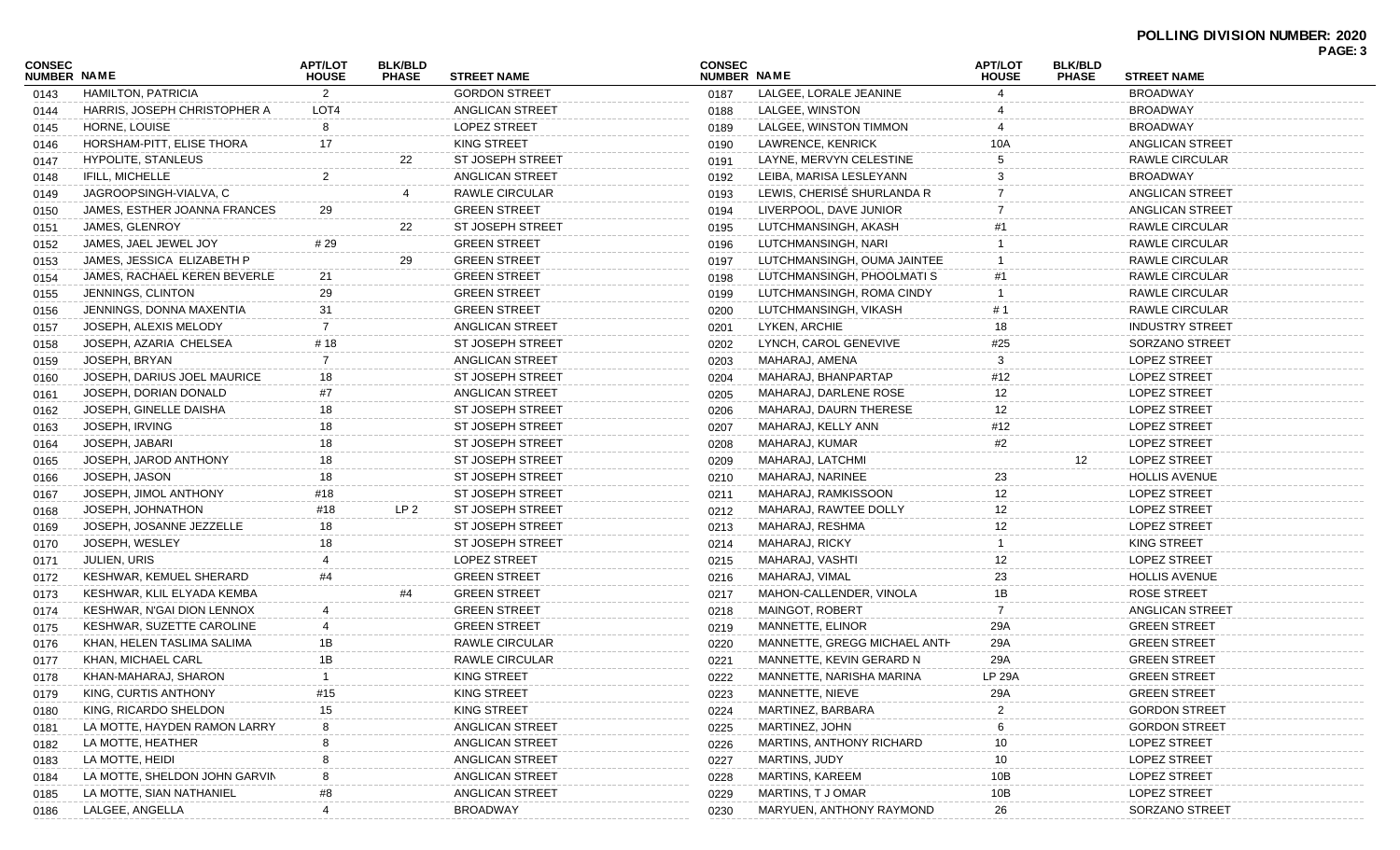|                              |                               |                                |                                |                       |                              |                                |                                |                                |                         | PAGE: 4 |
|------------------------------|-------------------------------|--------------------------------|--------------------------------|-----------------------|------------------------------|--------------------------------|--------------------------------|--------------------------------|-------------------------|---------|
| CONSEC<br><b>NUMBER NAME</b> |                               | <b>APT/LOT</b><br><b>HOUSE</b> | <b>BLK/BLD</b><br><b>PHASE</b> | <b>STREET NAME</b>    | <b>CONSEC</b><br>NUMBER NAME |                                | <b>APT/LOT</b><br><b>HOUSE</b> | <b>BLK/BLD</b><br><b>PHASE</b> | <b>STREET NAME</b>      |         |
| 0231                         | MARYUEN, FREDERICK TIMOTHIUS  | 27                             |                                | SORZANO STREET        | 0275                         | RODRIGUEZ, LISA HELENISE       | 10                             |                                | <b>BROADWAY</b>         |         |
| 0232                         | MARYUEN, MICHAEL ANTHONY JR   | 26                             |                                | SORZANO STREET        | 0276                         | ROMAIN, TRACY-ANN              | <b>LP17</b>                    |                                | <b>ST JOSEPH STREET</b> |         |
| 0233                         | MARYUEN, MICHELLE ELIZABETH   | 26                             |                                | <b>SORZANO STREET</b> | 0277                         | RONDON, ERLYN MONICA           | 10                             |                                | <b>LOPEZ STREET</b>     |         |
| 0234                         | MARYUEN, NATHAN AARON         |                                | 26                             | SORZANO STREET        | 0278                         | RUIZ, DANNY                    | 3B                             |                                | <b>KING STREET</b>      |         |
| 0235                         | MARYUEN, RYAN RAYMOND         | 26                             |                                | SORZANO STREET        | 0279                         | SANKAR, PETULA TRUDY THERESA   | 18                             |                                | <b>INDUSTRY STREET</b>  |         |
| 0236                         | MARYUEN, SUSAN                | 26                             |                                | SORZANO STREET        | 0280                         | SANOUILLET, JEROME GRAHAM      |                                |                                | <b>GREEN STREET</b>     |         |
| 0237                         | MATASARAN, SUSAN              |                                |                                | ANGLICAN STREET       | 0281                         | SEALEY, JEROME RICHARD EDD     |                                |                                | <b>LOPEZ STREET</b>     |         |
| 0238                         | <b>MATTHEWS, KALIL</b>        | #2                             |                                | <b>GORDON STREET</b>  | 0282                         | SEALEY, JOHN WILLIAM           |                                |                                | <b>LOPEZ STREET</b>     |         |
| 0239                         | MC GILLVARY, KURT KEVON       |                                | 21                             | <b>KING STREET</b>    | 0283                         | SEALEY, RUTH                   |                                |                                | <b>LOPEZ STREET</b>     |         |
| 0240                         | MODESTE, BRIAN RONDELL PAUL   | #7                             |                                | ANGLICAN STREET       | 0284                         | SEBRO, JOSEPH                  |                                |                                | RAWLE CIRCULAR          |         |
| 0241                         | MOHAMMED, UMZAD               | 6                              |                                | <b>GREEN STREET</b>   | 0285                         | SEYJAGAT, ANDY DOONATH         |                                |                                | RAWLE CIRCULAR          |         |
| 0242                         | MORGAN, STACY-ANN MICHELLE    | #3                             |                                | <b>RAWLE CIRCULAR</b> | 0286                         | SEYJAGAT, CHRISTOPHER A        |                                |                                | RAWLE CIRCULAR          |         |
| 0243                         | MURPHY, ANGELINA              | 5                              |                                | <b>GREEN STREET</b>   | 0287                         | SEYJAGAT, GANYMEDE JAMES       | 1Α                             |                                | RAWLE CIRCULAR          |         |
| 0244                         | MURPHY, DON KENTON            | 5                              |                                | <b>GREEN STREET</b>   | 0288                         | SEYJAGAT, NAZIRA               | 1A                             |                                | RAWLE CIRCULAR          |         |
| 0245                         | MURPHY, MARYLIN HEMWATEE      | 5                              |                                | <b>GREEN STREET</b>   | 0289                         | SEYJAGAT, WAYNE ALEXIS         | 1A                             |                                | RAWLE CIRCULAR          |         |
| 0246                         | MURPHY, RICARDO               | 5                              |                                | <b>GREEN STREET</b>   | 0290                         | SINGH, JEWEL SHERNELL          | 6A                             |                                | <b>GORDON STREET</b>    |         |
| 0247                         | MURRAY, DARIO GREGORY KYEN    | 7A                             |                                | ANGLICAN STREET       | 0291                         | SINGH, KATHY-ANN               | 6 A                            |                                | <b>GORDON STREET</b>    |         |
| 0248                         | MURRAY, KAREEM ADOLPHUS       | #6                             |                                | <b>BROADWAY</b>       | 0292                         | SINGH, KEVIN ANDREW            | 11                             |                                | <b>ST JOSEPH STREET</b> |         |
| 0249                         | NARACE, LALBAHADOORSINGH      | 22A                            |                                | <b>KING STREET</b>    | 0293                         | SMITH, KATHY ANN               | 19                             |                                | <b>HOLLIS AVENUE</b>    |         |
| 0250                         | NARINE, CHRIS                 | 6                              |                                | <b>GREEN STREET</b>   | 0294                         | STEPHENS, ALMA VERONICA        |                                |                                | ANGLICAN STREET         |         |
| 0251                         | NARINESINGH, NALANI MYANTRI   | 26 -27                         |                                | <b>GREEN STREET</b>   | 0295                         | SUTHERLAND, INDRA LIZ          |                                |                                | <b>RAWLE CIRCULAR</b>   |         |
| 0252                         | NICHOLAS, LAURENCE BRANDON    | #7                             |                                | ANGLICAN STREET       | 0296                         | TAM, DAVID                     | 2A                             |                                | ROSE STREET             |         |
| 0253                         | NIPPER-DEVENISH, ANGENET MARY | 29                             |                                | <b>GREEN STREET</b>   | 0297                         | TAM, FLEUR PHILIPPA FRANCES    | 2A                             |                                | ROSE STREET             |         |
| 0254                         | PAMPHILLE, ANNA JANE          | 7                              |                                | ANGLICAN STREET       | 0298                         | TAM-FRASER, STEPHANIE E        | 2A                             |                                | <b>ROSE STREET</b>      |         |
| 0255                         | PASCALL, ALEXIS               |                                |                                | ANGLICAN STREET       | 0299                         | TAVARES, JOSIAH TEVIN ARMANI   | #8                             |                                | ANGLICAN STREET         |         |
| 0256                         | PASCALL, JOSEPHINE            |                                |                                | ANGLICAN STREET       | 0300                         | THOMAS, GERARD WAYNE           |                                |                                | <b>GORDON STREET</b>    |         |
| 0257                         | PASCALL, KEVIN KESTON JOHN    | 25                             |                                | SORZANO STREET        | 0301                         | THOMAS, SHAWN ANTHONY          | #6                             |                                | <b>BROADWAY</b>         |         |
| 0258                         | PASCALL-GRELL, ALLAN          | 7                              |                                | ANGLICAN STREET       | 0302                         | THOMAS, THEOPHILUS NOEL        |                                |                                | <b>GORDON STREET</b>    |         |
| 0259                         | PEREIRA, ROBERT HENRY         | 22                             |                                | SORZANO STREET        | 0303                         | THOMPSON, YUSHABEIL ELIZABETH  |                                |                                | <b>BROADWAY</b>         |         |
| 0260                         | PETERS, SHO LAEL ANTHONY      | 15                             |                                | <b>KING STREET</b>    | 0304                         | VALLEY, VICKEY BRENDA          |                                |                                | <b>GORDON STREET</b>    |         |
| 0261                         | PHILLIP, JODELL GYASI         | 6                              |                                | ANGLICAN STREET       | 0305                         | VIALVA, GARVIN MARK            |                                |                                | RAWLE CIRCULAR          |         |
| 0262                         | PIERRE, ALBERT                |                                | 9                              | <b>GREEN STREET</b>   | 0306                         | VIALVA, STEPHANIE              | 4A                             |                                | RAWLE CIRCULAR          |         |
| 0263                         | PIERRE, RITA IRMA             |                                |                                | <b>GREEN STREET</b>   | 0307                         | VIALVA, STEPHEN ANTHONY        |                                |                                | RAWLE CIRCULAR          |         |
| 0264                         | PIERRE, SHERRISE NICOLA       | 21                             |                                | <b>KING STREET</b>    | 0308                         | VOISIN, CRYSTAL FRANCISCA      |                                |                                | RAWLE CIRCULAR          |         |
| 0265                         | PUJADAS, CHRISLE MAKADA       | 2                              |                                | <b>GORDON STREET</b>  | 0309                         | <b>WALDRON, CARLISLE</b>       | 7                              |                                | ANGLICAN STREET         |         |
| 0266                         | RAMKISSOON, THEA CATHERINE    | 17                             |                                | KING STREET           | 0310                         | WALTERS, EARL JOHN             | #35                            | LP5                            | <b>ST JOSEPH STREET</b> |         |
| 0267                         | REDMAN, ALVIN HILARIE         | 26                             |                                | <b>GREEN STREET</b>   | 0311                         | WATSON, ALICIA MARIA           |                                |                                | <b>INDUSTRY STREET</b>  |         |
| 0268                         | REYES, DAVID NATHANIEL        |                                |                                | <b>BROADWAY</b>       | 0312                         | <b>WATSON, AMANDA CANDICE</b>  |                                |                                | <b>ANGLICAN STREET</b>  |         |
| 0269                         | REYES-THOMPSON, CLAUDIA J     | 6                              |                                | <b>BROADWAY</b>       | 0313                         | WATSON, CORDILLA ELIZABETH     |                                |                                | <b>INDUSTRY STREET</b>  |         |
| 0270                         | RICHARDSON, ALEKSANDRA SIBYL  | 7A                             |                                | <b>GORDON STREET</b>  | 0314                         | WATSON, DANIKA ZITA            |                                |                                | <b>INDUSTRY STREET</b>  |         |
| 0271                         | ROACH, CARLTON                | 19B                            |                                | <b>KING STREET</b>    | 0315                         | <b>WATSON, GARVIN WINSLAUS</b> |                                | # 8                            | <b>INDUSTRY STREET</b>  |         |
| 0272                         | ROACH, SHERRY-ANN SANDRA      | 19B                            |                                | <b>KING STREET</b>    | 0316                         | WATSON, GRAHAM MARTIN          |                                |                                | <b>INDUSTRY STREET</b>  |         |
| 0273                         | RODRIGUEZ, DARYL CHRISTOPHER  | #25                            |                                | SORZANO STREET        | 0317                         | <b>WATSON, KIRK</b>            |                                |                                | <b>INDUSTRY STREET</b>  |         |
| 0274                         | RODRIGUEZ, FELIX              | 25                             |                                | SORZANO STREET        | 0318                         | WATSON, NICKY NIKESHA NICOLE   |                                |                                | ANGLICAN STREET         |         |
|                              |                               |                                |                                |                       |                              |                                |                                |                                |                         |         |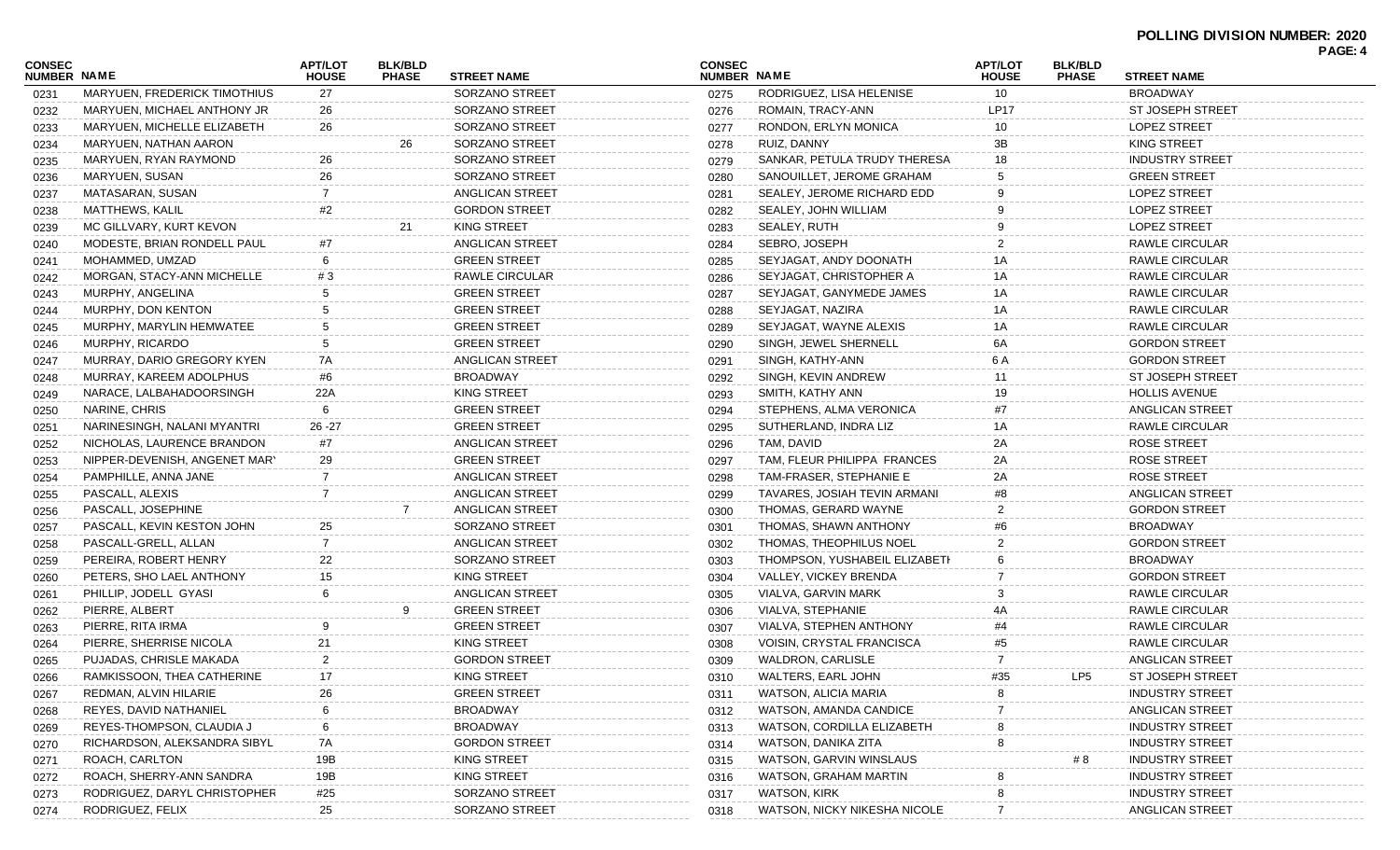| <b>NUMBER NAME</b>            | <b>APT/LOT</b><br><b>HOUSE</b> | <b>BLK/BLD</b><br><b>PHASE</b> | <b>STREET NAME</b>     |
|-------------------------------|--------------------------------|--------------------------------|------------------------|
| <b>WATSON, NIKITA BRITNEY</b> |                                |                                | ANGLICAN STREET        |
| WATSON, SHANIKA WENDA TASHLE  | # 8                            |                                | <b>INDUSTRY STREET</b> |
| WILLIAM, JASON                | 3                              |                                | RAWLE CIRCULAR         |
| WILLIAM, JOAN                 | 3                              |                                | RAWLE CIRCULAR         |
| WILLIAM, MARC ANTHONY         | 3                              |                                | RAWLE CIRCULAR         |
| WILLIAM, MARISA JANELLE       | 3                              |                                | RAWLE CIRCULAR         |
| WILLIAM, MATTHEW              | 3                              |                                | RAWLE CIRCULAR         |
| WILLIAMS, AALON MONTGOMERY F  | 8A                             |                                | <b>GREEN STREET</b>    |
| WILLIAMS, HAYDEN MC CALLISTA  |                                | 7                              | ANGLICAN STREET        |
| WILLIAMS, KIRK WADE ALLAN     | 12                             |                                | <b>LOPEZ STREET</b>    |
| WILLIAMS, RANDOLPH HENRY      | 9                              |                                | <b>GREEN STREET</b>    |
| WILSON-RUSSELL, NATASHA E     |                                |                                | ANGLICAN STREET        |
| WINCHESTER, CHERYL-ANN DOREE  | 6A                             |                                | <b>GREEN STREET</b>    |
| WINCHESTER, LEONA             | 6A                             |                                | <b>GREEN STREET</b>    |
| WINCHESTER, SHERLON DONALSC   | 6A                             |                                | <b>GREEN STREET</b>    |
| <b>WRIGHT, SYBIL</b>          | 2                              |                                | <b>GORDON STREET</b>   |
|                               |                                |                                |                        |